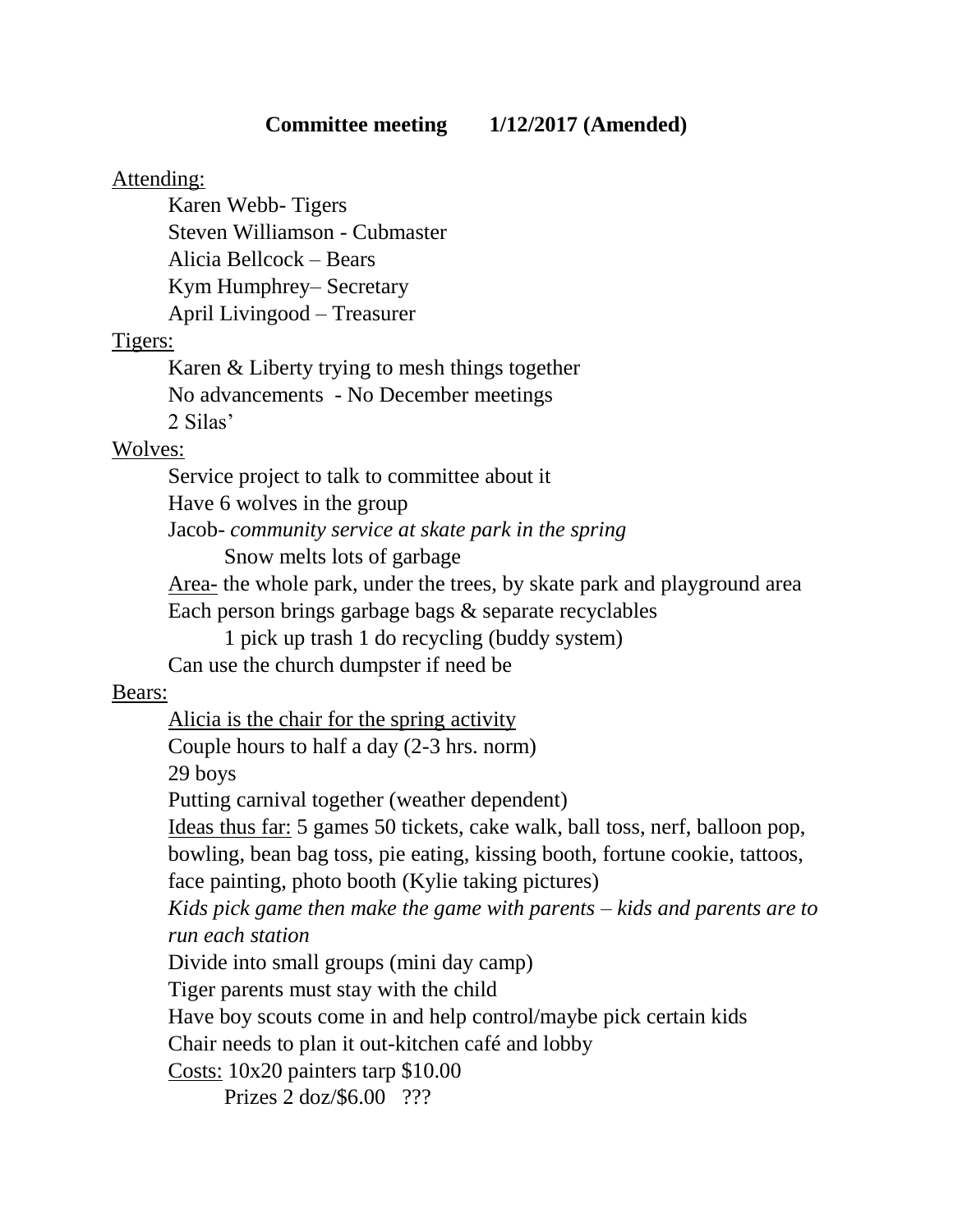Prizes are: carabineer compass Flash light Magnifying glass 6-8 people at island in kitchen Photo booth – need props to hold up Table cloths – red & white For carnival get ticket for winning a game, get a goody bag or prize at the booth (i.e. 4 tickets you get a prize) Participation ticket at each booth Figure out real estate, volunteers, the revisit with committee and re-budget Revisit March 23 pack meeting or April 22 spring activity look at moving carnival to this day, keep committee in the loop Ask JP to take photo – cameras paper printer available Mentioned that Costco does cheap photos Need – popcorn cart Cotton candy machine Snacks for food

Keep committee in the loop

#### **\*\*Discuss at March 9th 7pm committee meeting\*\***

February Blue & Gold – crossover *Next meeting –* Nail down blue & gold

#### Scout Sunday

Cub Master- Tom Gregory - contact info Had volunteer for pinewood derby March – award recovery Pack meeting Would like to plan on big thing for the boys (Laser tag) Going to ask Mike about age minimums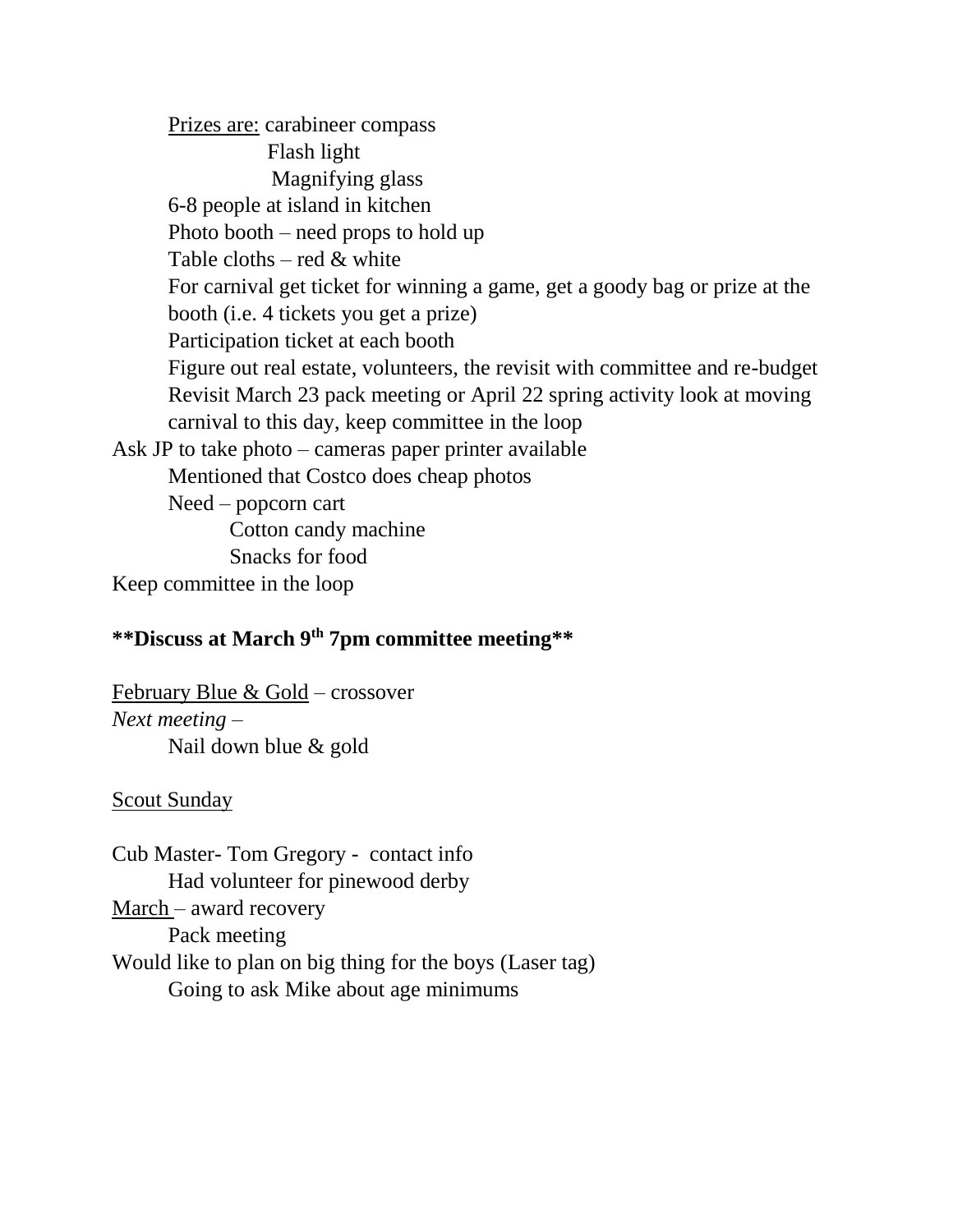Camps – Cub Master

Webelos – time to start April will call Michelle – ask about emails No preference as to where to go K Bar M – Karen mentioned

April – would like to leaders to be more involved Summer residence camp – no emails Wally – nothing Advancements – quiet month JP – couple adventure loops 6 belt loops Blue & Gold-Karen has 2 more people Mary & Amanda helping Receipts-no order yet \$68.23 Pinewood derby car discount – send transaction report April – help with sorting prizes, trails end, MT council (big ones)

#### **Inventory-**

B lite 3 Kettle 2 Trail mix 3 Popping corn 1 Premium Carmel corn 1 Chocolate Carmel Tin 2 Jalapeño 3 Carmel corn 5 If it's not used at spring sell it April - popcorn checks 3 have bounced totaling \$700.00 1 closed account 2 parents – 1 talked with 1 sending back through April is handling Lowering registration fee – didn't hurt the org. No annual fee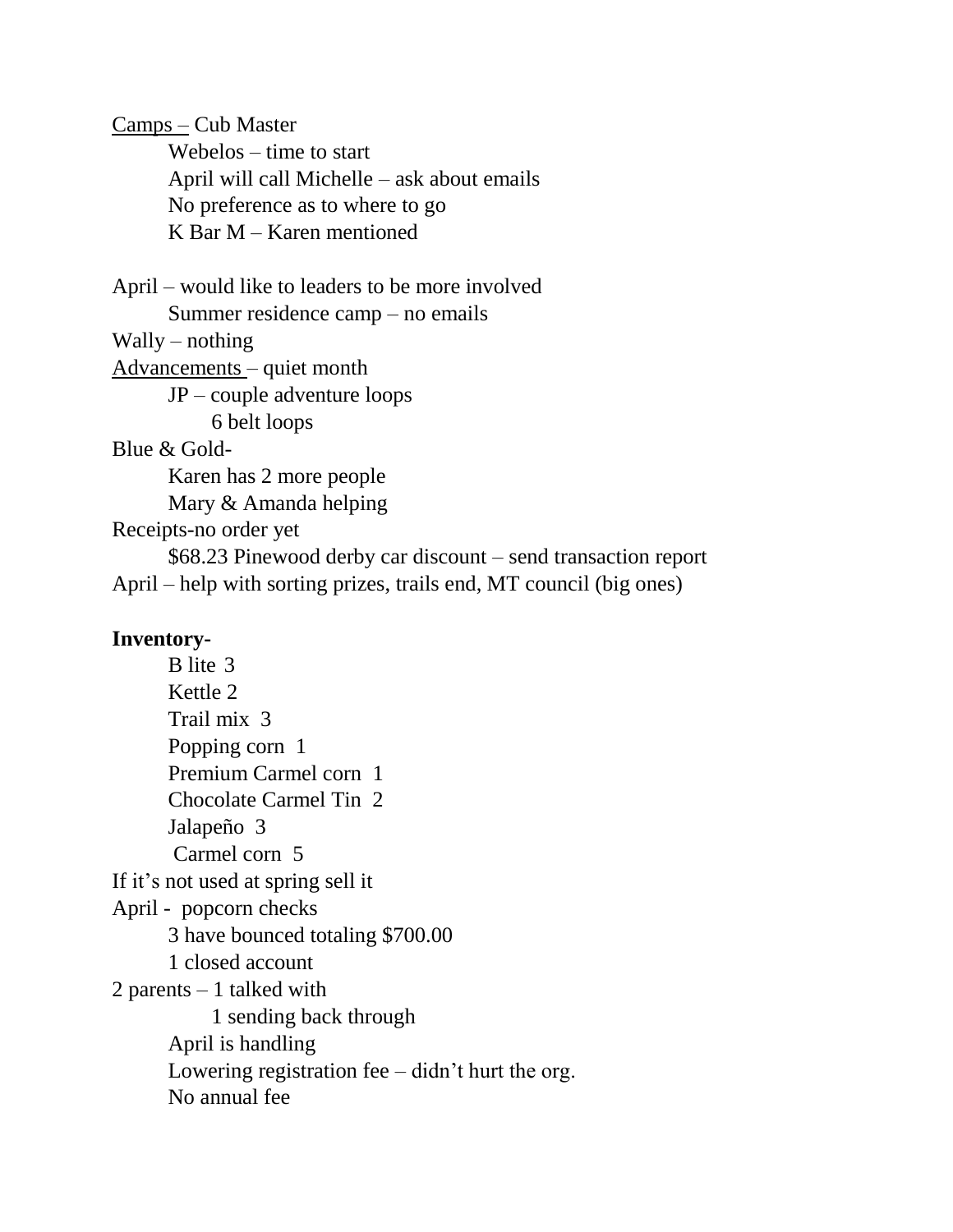Magical #800 (850, 600, 650) 800 Karen & April are sure Had to make \$6100.00\ \$7400.00 made \$1500.00 bonus – this comes from meeting the goal Recoup 5 crossover & 1 new New boy – JB Lions Tigers Bears – oh my **Current yearly budget-** \$3000.00 still in budget to spend *Bank -* \$6000.00 to cushion (hard to argue non-profit) \$2000.00 for blanket budget meeting Nail down \$ by next meeting in march ISA if unspent goes back to April – still has money & will get it paid *Bank service fee-* 100 checks free then 25₡ after per month No way around the charges – no other banks to go through \$300 minimum balance - April will deal with the banking

Pack events-

Set the bar high (wolves to bears)

**Scout for food**- (2-4-17) Town & Country

Time slots are: 9-11am, 11-1pm, 1-3pm

Signup sheet to pack meeting

Attend school or church service wearing your uniform

**Scout Week 5<sup>th</sup>-11<sup>th</sup> window until the 11<sup>th</sup>** 

Scout Sunday patch Let leader know

Announcements

Scout Day at the museum of the rockies 3-4-17 sign up on their web site – click on the event Sign up on their own Crocodile presentation Aquatic Day-

Pack event or budget? Non-Pack events are never covered